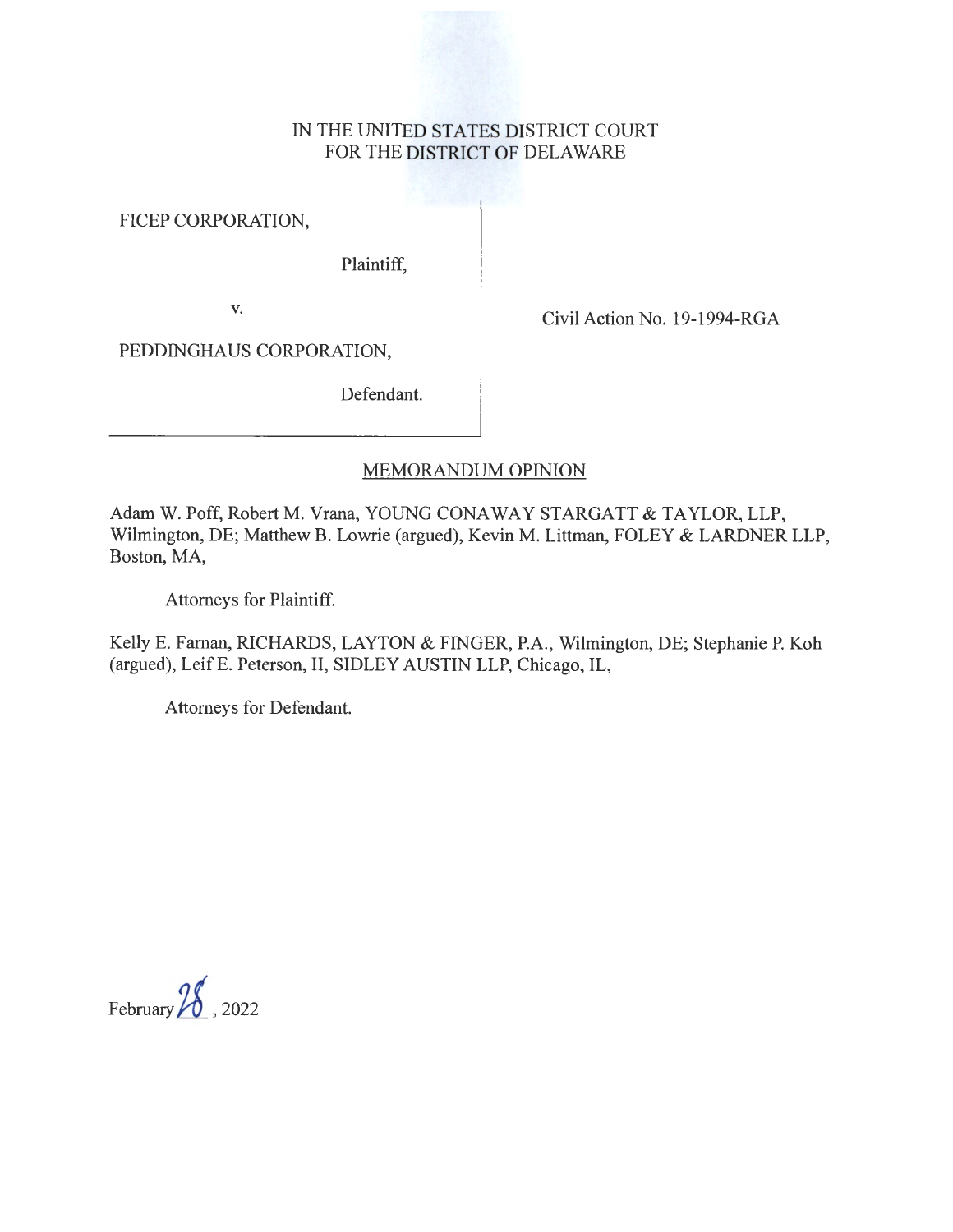DISTRICT JUDGE:

Before me is Defendant's Motion for Summary Judgment of Unpatentability Under 35 U.S.C. § 101. (D.I. 49). I have reviewed the parties' briefing (D.I. 50, 53, 58), and I heard oral argument on February 17, 2022. (References to the transcript of the oral argument are indicated by "Tr."). For the reasons that follow, I will GRANT this motion.

## **I. BACKGROUND**

In its First Amended Complaint (D.I. 13), Plaintiff Ficep Corporation alleges that Defendant Peddinghaus Corporation infringes one or more claims of U.S. Patent No. 7,974,719 ("the '719 patent"). Ficep and Peddinghaus are competitors in the production of steel fabrication machinery, which can be used to manufacture large steel beams for use in construction projects. (D.I. 13 at  $\P$  6, 9; '719 patent, 3:62–4:7). The '719 patent is entitled "Method and an Apparatus for Automatic Manufacture of an Object with Multiple Intersecting Components." It generally relates to "systems and methods for automatic manufacture of an object based on automatic transmission of a three-dimensional rendering of the object, such as a rendering from a CAD to an assembly line for manufacture."  $('719$  patent,  $1:9-13$ ).

Peddinghaus filed a motion to dismiss the First Amended Complaint for lack of patent eligible subject matter. (D.I. 15). The Magistrate Judge issued a Report  $\&$  Recommendation recommending that I deny the motion because there were factual disputes as to whether the claims recited an inventive concept. (D.I. 30). I did not rule on the merits as to any objections to the Report & Recommendation, but I did adopt its conclusion that I deny the motion to dismiss. (D.I. 33 at 2). I suggested an early summary judgment motion on the patent eligibility issue would be appropriate. *(Id.).* Peddinghaus later filed the present motion for summary judgment of unpatentability. (D.I. 49).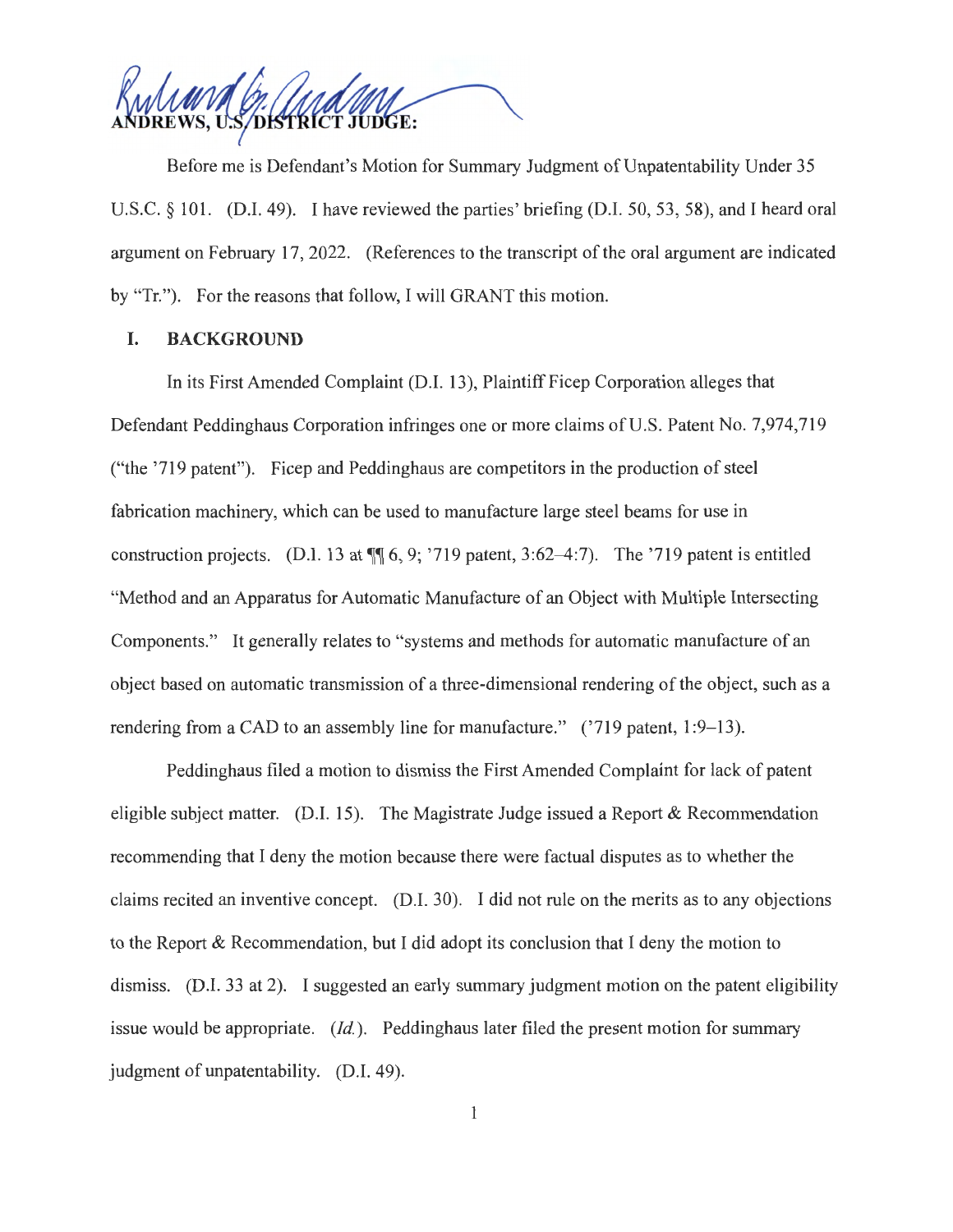## **II. LEGAL STANDARDS**

#### **A. Summary Judgment**

"The court shall grant summary judgment if the movant shows that there is no genuine dispute as to any material fact and the movant is entitled to judgment as a matter of law." FED. R. CIV. P. 56(a). Material facts are those "that could affect the outcome" of the proceeding. *Lamontv. New Jersey,* 637 F.3d 177,181 (3d Cir. 2011) (quoting *Anderson v. Liberty Lobby, Inc.*, 477 U.S. 242, 248 (1986)). "[A] dispute about a material fact is 'genuine' if the evidence is sufficient to permit a reasonable jury to return a verdict for the nonmoving party." *Id.* The burden on the moving party may be discharged by pointing out to the district court that there is an absence of evidence supporting the non-moving party's case. *Celotex Corp. v. Catrett,* 477 U.S. 317,323 (1986).

The burden then shifts to the non-movant to demonstrate the existence of a genuine issue for trial. *Matsushita Elec. Indus. Co. v. Zenith Radio Corp.,* 475 U.S. 574, 586-87 (1986); *Williams v. Borough of West Chester, 891 F.2d 458, 460–61 (3d Cir. 1989). A non-moving* party asserting that a fact is genuinely disputed must support such an assertion by: "(A) citing to particular parts of materials in the record, including depositions, documents, electronically stored information, affidavits or declarations, stipulations . . . , admissions, interrogatory answers, or other materials; or (B) showing that the materials cited (by the opposing party] do not establish the absence ... of a genuine dispute  $\dots$ ." FED. R. CIV. P. 56(c)(1). The non-moving party's evidence "must amount to more than a scintilla, but may amount to less (in the evaluation of the court) than a preponderance." *Williams,* 891 F.2d at 461.

When determining whether a genuine issue of material fact exists, the court must view the evidence in the light most favorable to the non-moving party and draw all reasonable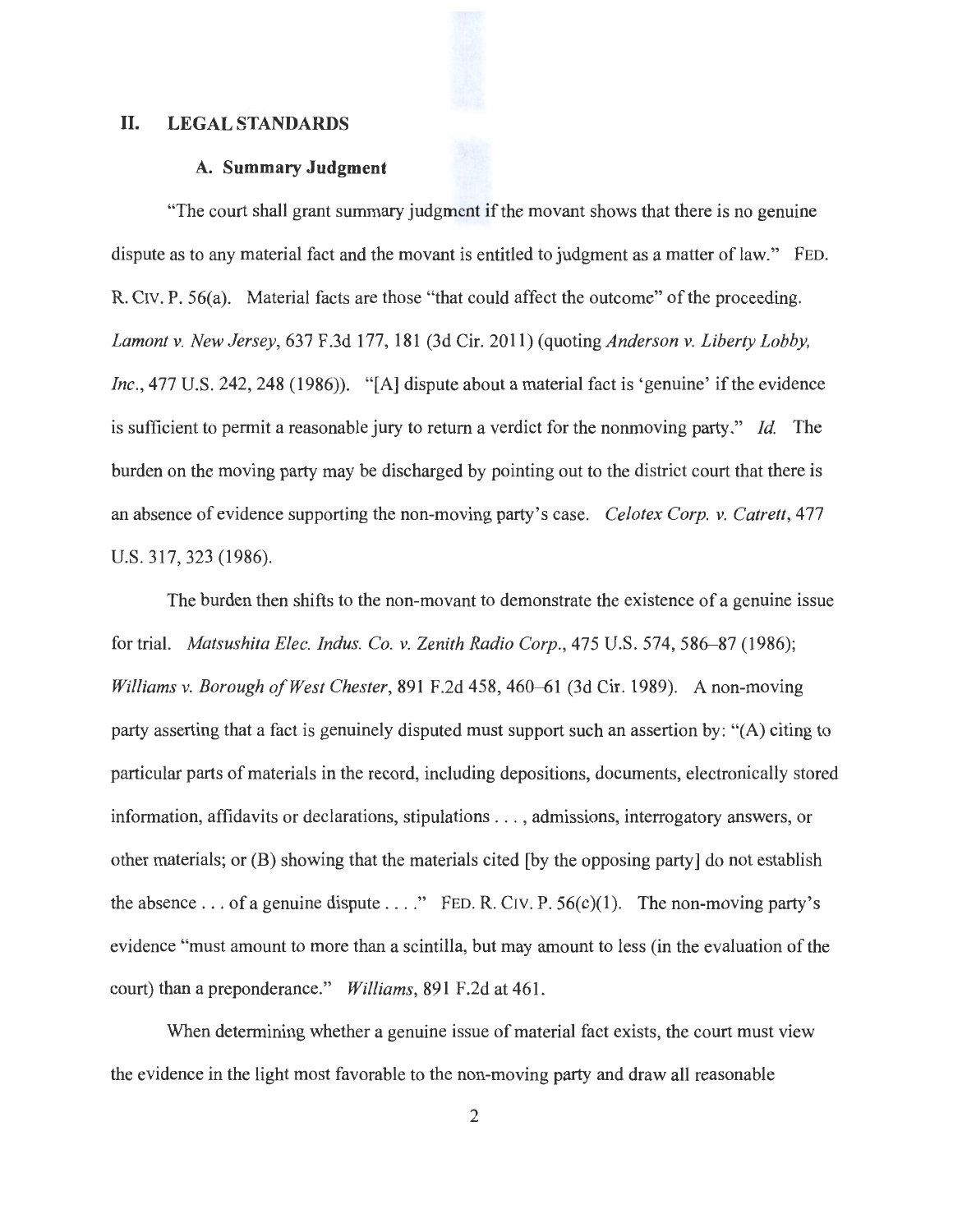inferences in that party's favor. *Wishkin v. Potter,* 476 F.3d 180, 184 (3d Cir. 2007). If the non-moving party fails to make a sufficient showing on an essential element of its case with respect to which it has the burden of proof, the moving party is entitled to judgment as a matter oflaw. *See Celotex Corp.,* 477 U.S. at 322.

#### **B. Patent-Eligible Subject Matter**

Section 101 of the Patent Act defines patent-eligible subject matter. It provides: "Whoever invents or discovers any new and useful process, machine, manufacture, or composition of matter, or any new and useful improvement thereof, may obtain a patent therefor, subject to the conditions and requirements of this title." 35 U.S.C. § 101. The Supreme Court recognizes three categories of subject matter that are not eligible for patents—laws of nature, natural phenomena, and abstract ideas. *Alice Corp. Pty. v. CLS Bank Int '!,* 573 U.S. 208, 216 (2014). The purpose of these exceptions is to protect the "basic tools of scientific and technological work." *Mayo Collaborative Servs. v. Prometheus Lab'ys, Inc.*, 566 U.S. 66, 71 (2012).

In *Alice,* the Supreme Court reaffirmed the framework laid out in *Mayo* "for distinguishing patents that claim laws of nature, natural phenomena, and abstract ideas from those that claim patent-eligible applications of those concepts." *Alice,* 573 U.S. at 217. First, the court must determine whether the claims are drawn to a patent-ineligible concept. *Id.* If the answer is yes, the court must look to "the elements of the claim both individually and as an ordered combination" to see if there is an "inventive concept—i.e., an element or combination of elements that is sufficient to ensure that the patent in practice amounts to significantly more than a patent upon the ineligible concept itself." *Id.* at 217-18 (cleaned up).

3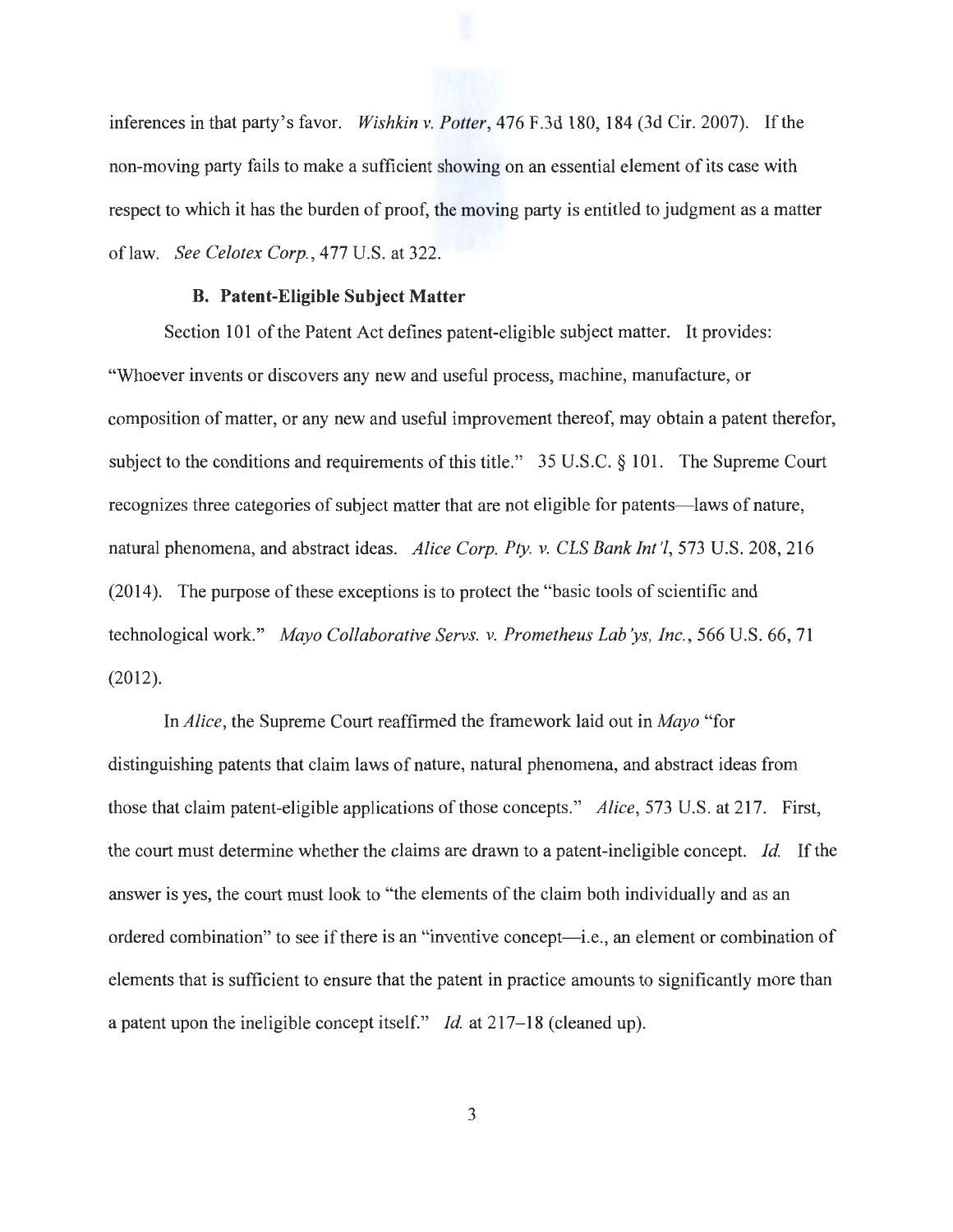"While the ultimate determination of eligibility under  $\S$  101 is a question of law, ... there can be subsidiary fact questions which must be resolved en route to the ultimate legal determination." *Aatrix Software, Inc. v. Green Shades Software, Inc.,* 882 F.3d 1121, 1128 (Fed. Cir. 2018).

#### **III. DISCUSSION**

## **A. Representative Claim**

A court may treat a claim as representative where all claims are "substantially similar and linked to the same abstract idea." *Content Extraction & Transmission LLC v. Wells Fargo Bank, Nat. Ass 'n,* 776 F.3d 1343, 1348 (Fed. Cir. 2014). Peddinghaus argues that claim 7 is representative of all claims of the '719 patent. (D.I. 50 at 3 & n.l). Ficep disagrees. (D.I. 53 at 25).

Claims 1, 7, and 14 are the only independent claims in the '719 patent. These claims are written as method, apparatus, and article of manufacture claims, respectively, but recite substantially the same limitations, including: (1) creating a design model of an object having multiple individual components defining an intersection at which the two components are in contact with one another; (2) identifying and extracting component dimensions, intersection parameters, and manufacturing parameters from the design file; (3) transmitting that information to the manufacturing machine; and (4) manufacturing components, using the manufacturing machine, based at least in part on the transmitted component dimensions, intersection parameters, and manufacturing parameters. *(See* '719 patent, claims 1, 7, and 14). Thus, I agree with Peddinghaus that claim 7 is representative of the independent claims of the '719 patent.

4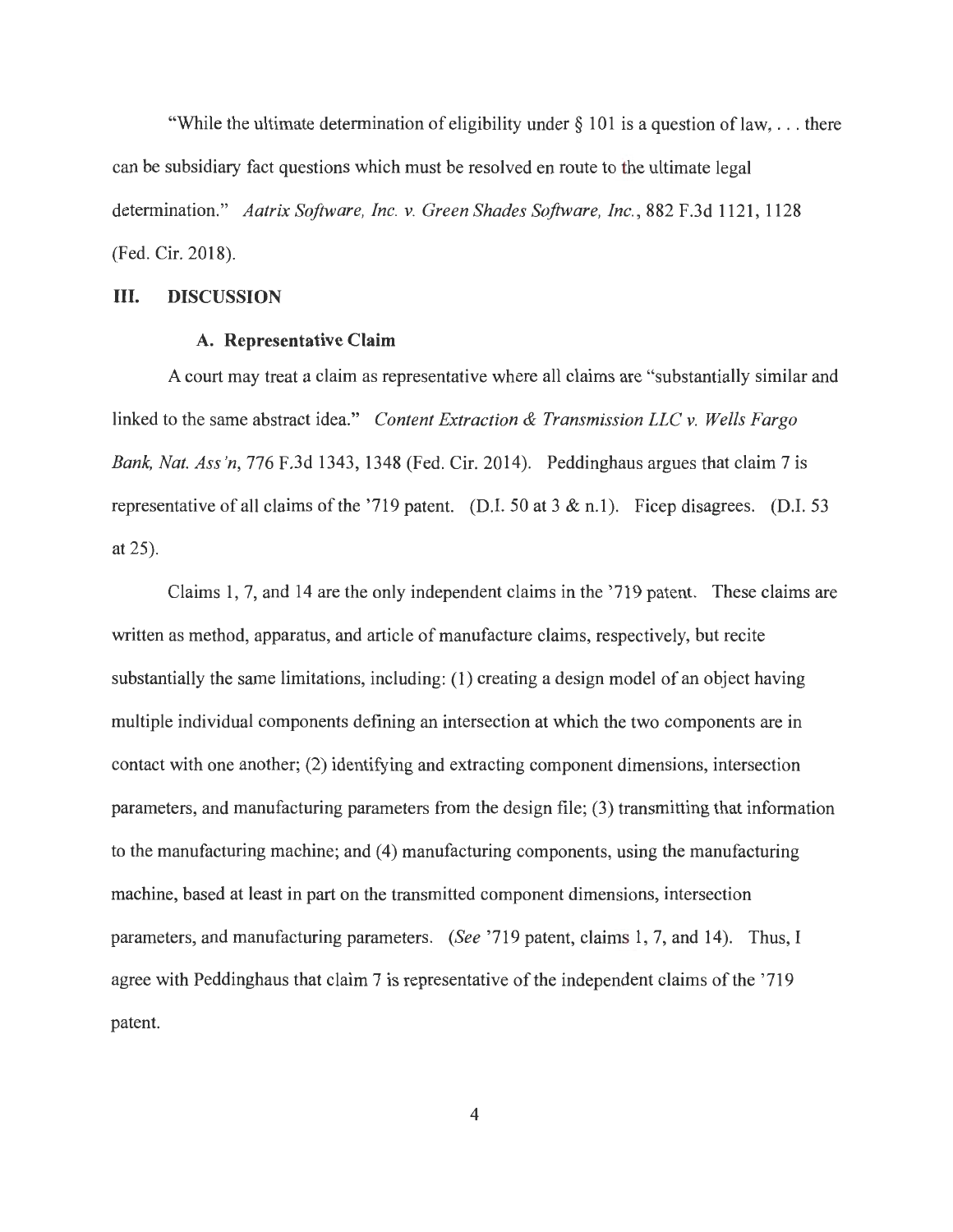Peddinghaus further argues that claim 7 is representative of the dependent claims because they do not include limitations that would alter the  $\S$  101 analysis. (D.I. 50 at 3 n.1 & 16 n.6). Specifically, Peddinghaus contends,

Claims 8, 9, and 13 recite further generic computer components such as a "data storage unit," a "monitor," and a "wireless connection" over which the transmitter can send data. Claim 10 adds that an object is assembled from the manufactured components, as it would be in any prior art manufacturing method. Claims 11 and 12 merely describe generic aspects of the design model, all of which the specification acknowledges are in the prior art. Claims 2-6 are directed to similar subject matter, but in the context of method claim 1.

*(Id.* at 16 n.6) (internal citations omitted).

In response, Ficep argues that the limitations in claims 4 and 10 (assembly of the object) and claim 13 (wireless connection) further tie the claims to "the physical world and manufacturing process." (D.I. 53 at 25). I agree with Peddinghaus that the limitations in the dependent claims do not alter the § 101 analysis. The dependent claims merely add generic components and limitations that are conventional and uninventive.

Because all the independent claims recite the same concept and the dependent claims offer only minor, non-technical limitations, I will consider claim 7 as representative. *See Content Extraction,* 776 F.3d at 1348; *Berkheimer v. HP Inc.,* 881 F.3d 1360, 1365 (Fed. Cir. 2018) ("[C]ourts may treat a claim as representative ... if the patentee does not present any meaningful argument for the distinctive significance of any claim limitations not found in the representative claim.").

Representative claim 7 recites:

7. An apparatus for automatic manufacture of an object, comprising:

a computing device adapted to create a design model of an object having multiple individual components, at least two of the individual components defining an intersection at which the two components are in contact with one another;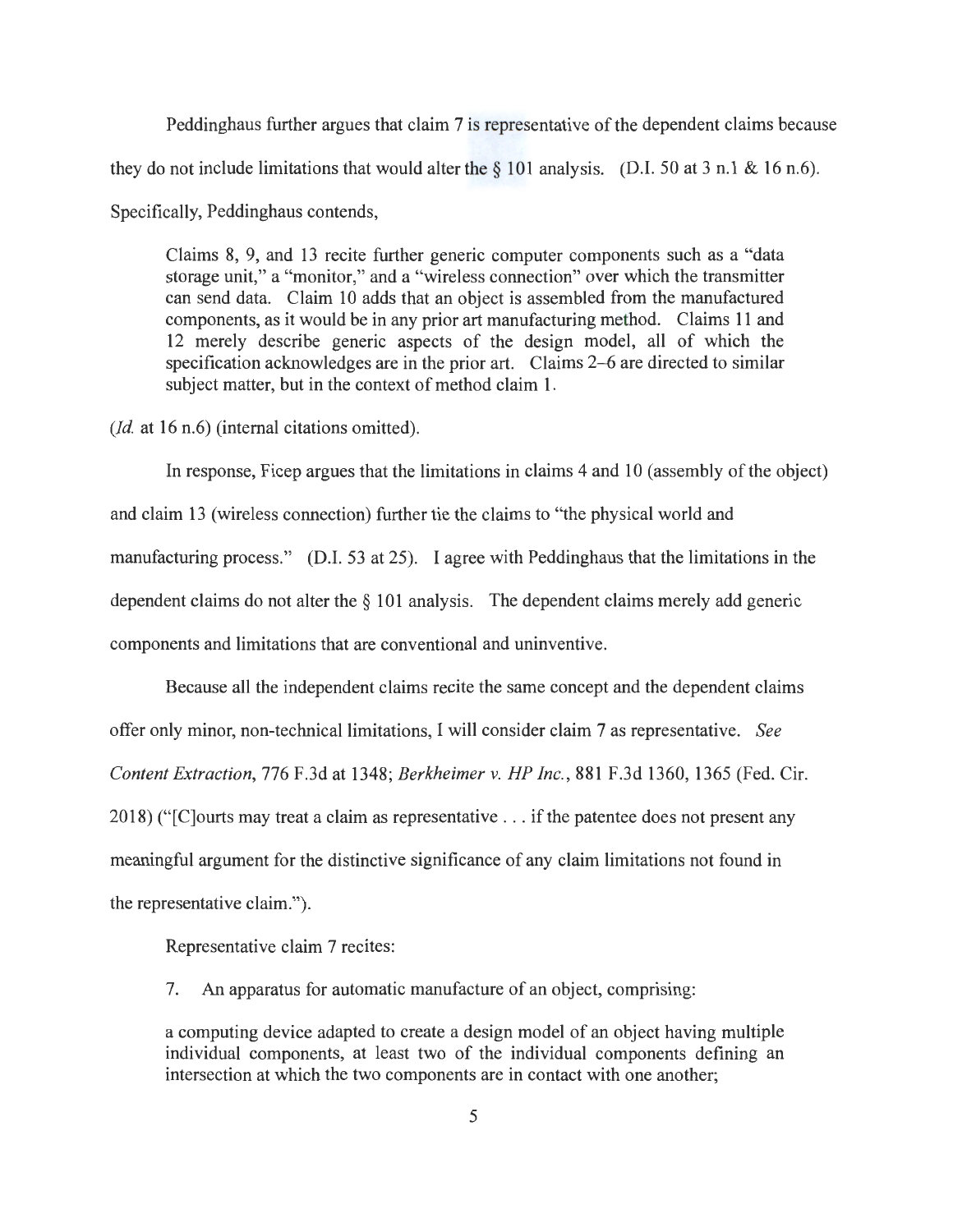at least one programmable logic controller in communication with the computing device and with at least one manufacturing machine;

a receiver associated with the programmable logic controller for receiving the design model of the object;

a database unit adapted to store the design model received at the receiver;

a processor which is associated with the programmable logic controller and extracts from the design model a plurality of dimensions of components which define a plurality of components of the object;

wherein the processor identifies a plurality of intersection parameters which define the intersection of the two components;

wherein the processor extracts from the design model the intersection parameters;

a transmitter associated with the processor for transmitting the intersection and machining parameters and the component dimensions from the programmable logic controller to the at least one manufacturing machine; and

wherein the at least one manufacturing machine manufactures the components based at least in part on the transmitted component dimensions and on the transmitted intersection and manufacturing parameters.

First, I must determine whether claim 7 as a whole is directed to an abstract idea. *Alice,* 

('719 patent, 8:25-55).

### **B.** *Alice* **Step One**

573 U.S. at 218. "The 'abstract ideas' category embodies 'the longstanding rule that an idea of itself is not patentable."' *Id.* (quoting *Gottschalk v. Benson,* 409 U.S. 63, 67 (1972)). "The Supreme Court has not established a definitive rule to determine what constitutes an 'abstract idea' sufficient to satisfy the first step of the *Mayo/Alice* inquiry." *Enfish, LLC v. Microsoft Corp.,* 822 F.3d 1327, 1334 (Fed. Cir. 2016). The Supreme Court has recognized, however, that "fundamental economic practice[s]," *Bilski,* 561 U.S. at 611, "method[s] of organizing human activity," *Alice,* 573 U.S. at 220, and mathematical algorithms, *Benson,* 409 U.S. at 64, are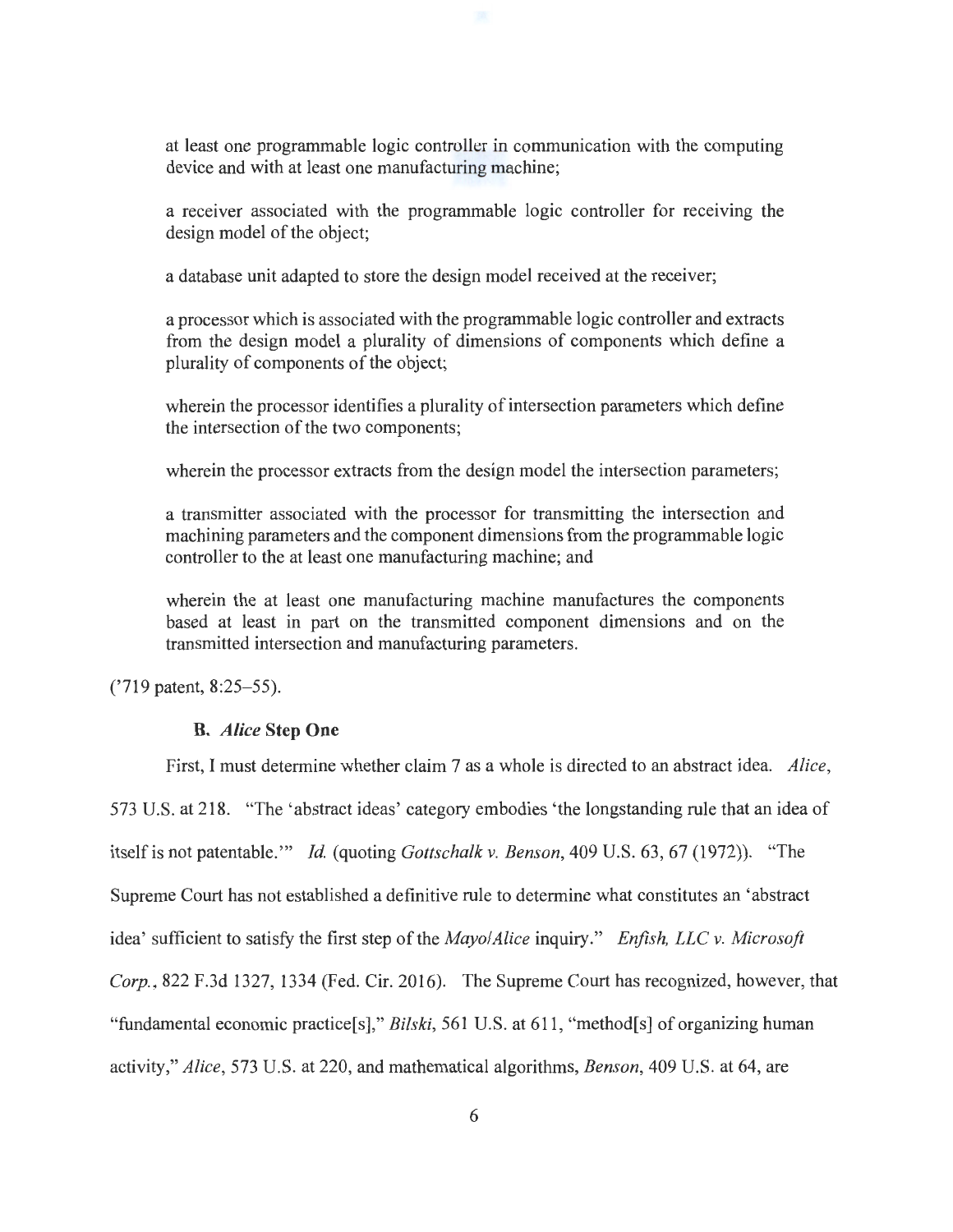abstract ideas. In navigating the parameters of such categories, courts have generally sought to "compare claims at issue to those claims already found to be directed to an abstract idea in previous cases." *Enfish,* 822 F.3d at 1334.

In determining whether claims are directed to an abstract idea, the court should look to whether the claims "focus on a specific means or method that improves the relevant technology or are instead directed to a result or effect that itself is the abstract idea and merely invoke generic processes and machinery." *McRO, Inc. v. Bandai Namco Games Am. Inc. ,* 837 F.3d 1299, 1314 (Fed. Cir. 2016) (citing *Enfish,* 822 F.3d at 1336). The Federal Circuit further instructs district courts to "approach the Step 1 directed to inquiry by asking what the patent asserts to be the focus of the claimed advance over the prior art. In conducting that inquiry, we must focus on the language of the asserted claims themselves, considered in light of the specification." *TecSec, Inc. v. Adobe Inc.,* 978 F.3d 1278, 1292 (Fed. Cir. 2020) (cleaned up).

Peddinghaus argues that representative claim 7 is directed to the abstract idea of "identifying, extracting, and transferring data from a design file for the purpose of manufacturing an object." (D.I. 50 at 10). Peddinghaus asserts that the claims take a prior art process which has been manually performed by humans and simply add "generic computer components to reduce human error and increase efficiency." (*Id.* at 10). Ficep argues that the '719 patent is valid under Step One because (1) the claims are directed to a real-world system as in *Diehr;* and (2) the claims are directed to a technological improvement. (D.I. 53 at 8-17).

In *Diamond v. Diehr,* the Supreme Court held that the claimed process for curing rubber, which included a step where a computer performed calculations using a well-known mathematical equation, was patent eligible. 450 U.S. 175, 184-87, 193 (1981). Ficep argues that, much like the claims in *Diehr,* "the claims in the '719 patent use computers that perform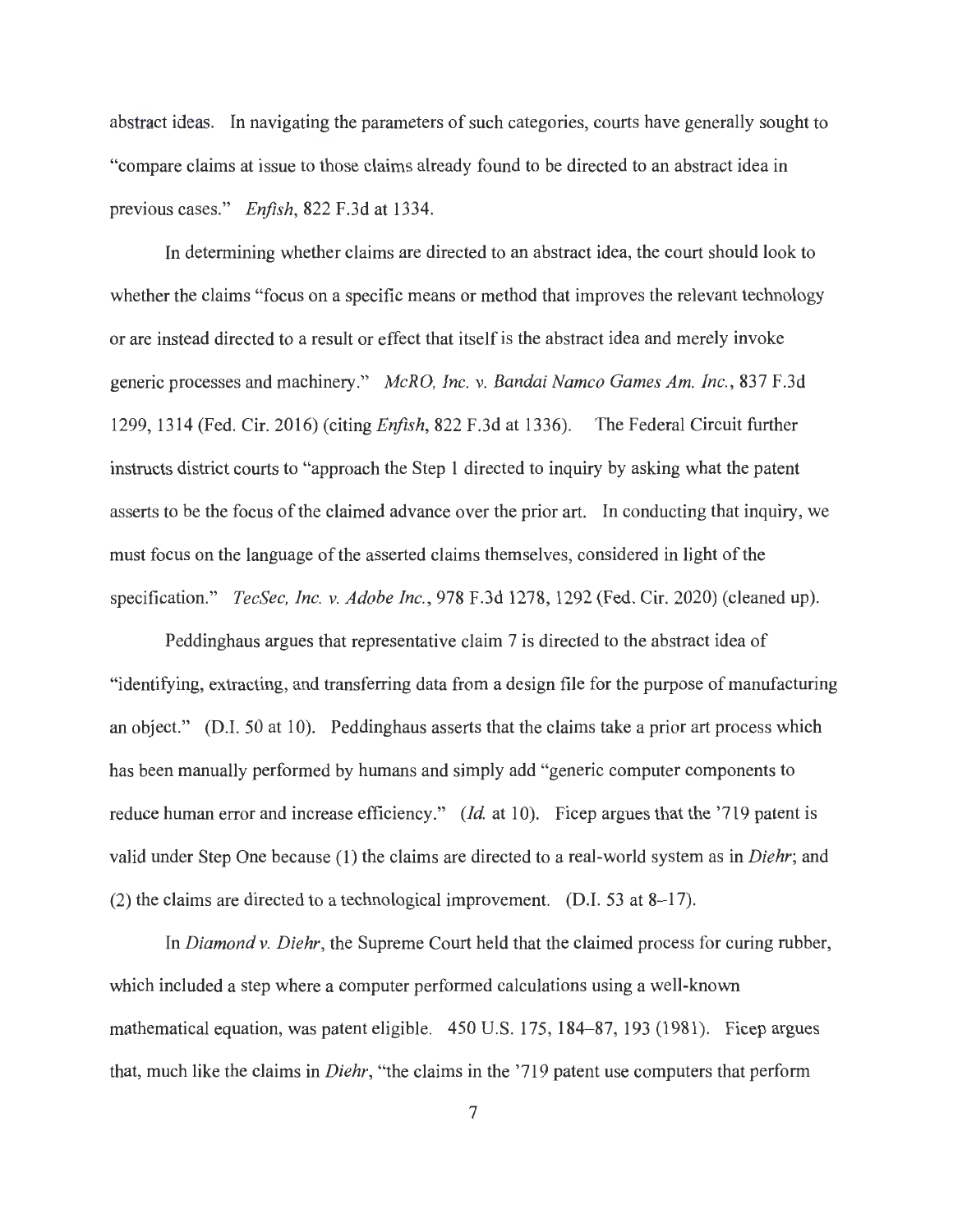computations as part of a process for using a physical machine to manufacture physical components." (D.I. 53 at 10). The claims in *Diehr,* however, "describe[d] in detail a step-bystep method" for accomplishing an improved physical process. *Diehr,* 450 U.S. at 184; *Thales Visionix Inc. v. United States,* 850 F.3d 1343, 1348 (Fed. Cir. 2017) ("In terms of the modem day *Alice* test, the *Diehr* claims were directed to an improvement in the rubber curing process, not a mathematical formula.").<sup>1</sup>

In contrast, the '719 patent does not recite any specific technological improvement to manufacturing. The "Background of the Invention" section of the patent specification explains, "Computer-aided design (CAD) programs and systems may be used to design detailed threedimensional models of physical objects, such as structural or mechanical parts of a structure or device." ('719 patent, 1:14-17). A CAD model generally includes design specifications such as "welding characteristics, names of parts and components, [ and] dimensional references for squaring." *(Id.,* 1:20–25). "In order to complete the manufacturing process of a structure or device based on a [CAD] model, a human operator typically must program manually the manufacturing machines associated with an assembly line based on the [CAD] display." *(Id.,* 

<sup>&</sup>lt;sup>1</sup> The recent Federal Circuit cases cited by Ficep similarly claim specific technological improvements, specific solutions, or "describe in detail a step-by-step method for accomplishing a physical process." *XY, LLC v. Trans Ova Genetics, LC,* 968 F.3d 1323, 1331 (Fed. Cir. 2020); *see also EcoServices, LLC v. Certified Aviation Servs.,* 830 F. App'x 634, 642 (Fed. Cir. 2020) (finding that "the claims of the '262 patent do not recite the mere desired result of automated jet engine washing, but rather, recite a specific solution for accomplishing that goal"); *CardioNet, LLC v. InfoBionic, Inc.,* 955 F.3d 1358, 1368 (Fed. Cir. 2020) (finding that the claims '"focus on a specific means or method that improves' cardiac monitoring technology; they are not 'directed to a result or effect that itself is the abstract idea and merely invoke generic processes and machinery"' (quoting *McRO, Inc. v. Bandai Namco Games Am. Inc.,* 837 F.3d 1299, 1314 (Fed. Cir. 2016))).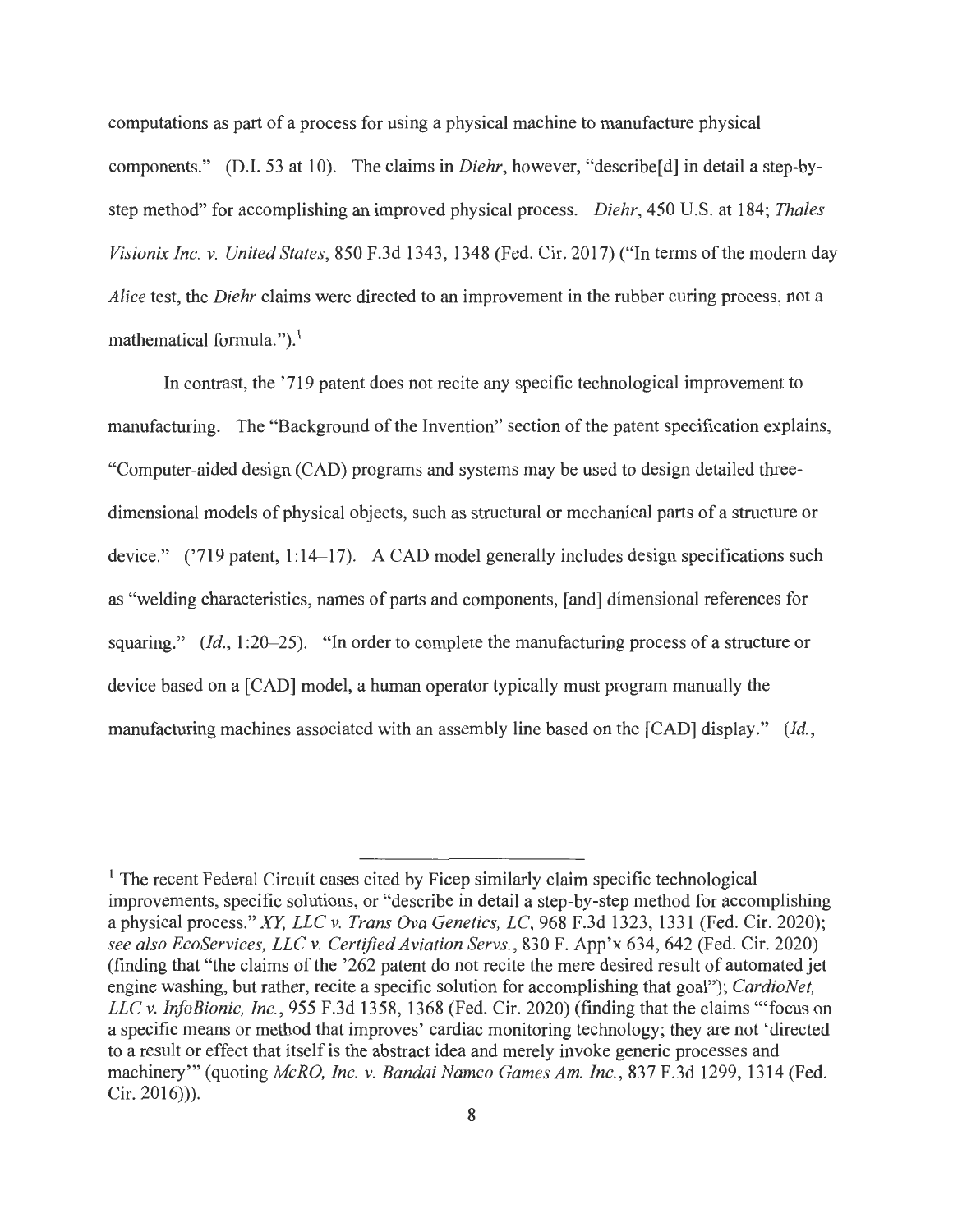1 :26-30). To do this, a human operator would first review the CAD information and then input the CAD specifications into the automated assembly line apparatus.  $(Id, 1:32-41)$ .

The specification explains that there are two problems with this prior art process: the operator might be unavailable or might make a mistake when inputting the information into the manufacturing machine. *(Id.,* 1:41–43, 53–55). The claimed invention aims to solve these problems and increase efficiency by automatically providing the design parameters to the manufacturing machine. *(Id.,* 1:44-49, 55-58).

The claims, however, describe only in general terms how one may receive, store, extract, identify, and transmit the parameters to a manufacturing machine using generic computer technology. I believe the language of the claims crosses the line into directing the patent to the abstract idea itself as a solution to potential human error or operator absence.

The Federal Circuit's decision in *University of Florida* is instructive. In that case, the patent claimed a method and system for integrating physiologic treatment data by obtaining treatment data from multiple bedside machines, converting that data to a "machine independent format," and displaying the results on a user interface. *Univ. of Fla. Rsch. Found. , Inc. v. Gen. Elec. Co.,* 916 F.3d 1363, 1366 (Fed. Cir. 2019). The Federal Circuit held that the claims were directed to the abstract idea of collecting, analyzing, manipulating, and displaying data. *Id.* at 1368. The Court held that the patent at issue was unpatentable because it simply sought to automate the prior art "'pen and paper methodologies' to conserve human resources and minimize errors" and failed to recite any specific improvement to the way computers operate. *Id.* at 1367. The Court further reasoned that the claims failed to provide any technical details for the tangible components and failed to recite how these components performed the conversion of data. *Id.* at 1368. The '719 patent similarly seeks to simply automate the prior art methods to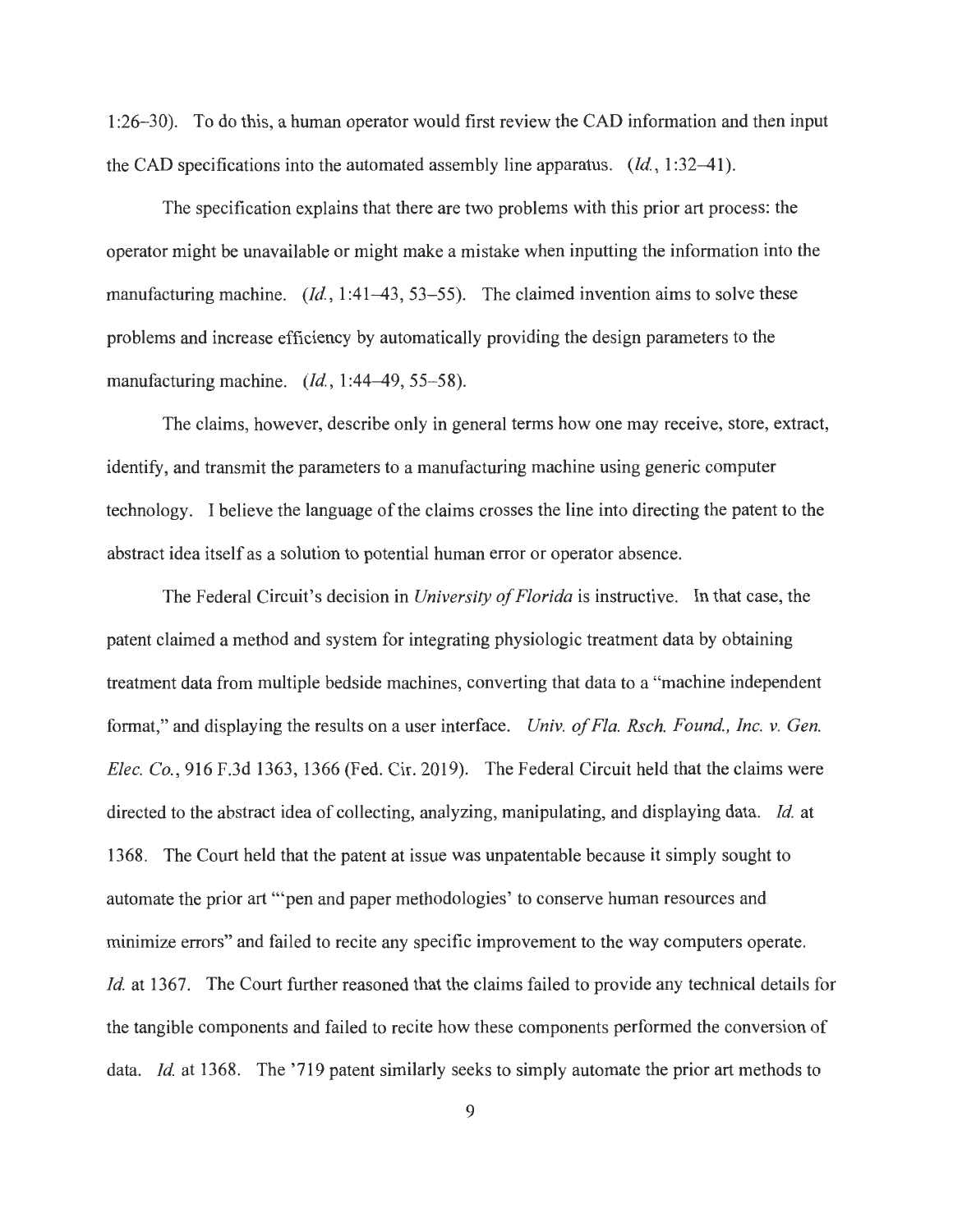minimize human error and fails to recite any specific technological improvement to manufacturing or computer technology.

Ficep argues that the claims as a whole are directed to improved manufacturing systems. (D.I. 53 at 11). Specifically, Ficep contends that the computer in the '719 patent identifies intersection parameters differently than how human operators would do so in the prior art. *(Id.*  at 15). Ficep's expert Tim Chipman, a software developer, explains that prior to the '719 patent, if a company wanted to manufacture components of an intersecting structure, a human operator would need to analyze 2D drawings to find the intersection parameters. (D.I. 54 at  $\P$ 24). To do this, the operator would print out the 2D drawing and "would typically use a tape measure and a marker ... to mark the intersection lines on the components." *(Id.).* Mr. Chipman asserts that scribing machines, such as those disclosed in the patent, were not "conventional in 2006," but even if they "existed at that time," an operator would have "to manually program those intersection parameters into the machine." *(Id.* at 116).

The '719 patent automates this process by having a computer identify the intersection parameters instead of a human operator. Mr. Chipman contends that the computer performs this task differently than what was done by hand. *(Id.* at  $\P$  17). He explains, "a likely way to identify intersection parameters would be an iterative process in which for each component of the object, it is compared with every other component of the object, to assess whether they intersect, using certain information about each component such as its type and dimensions. Then, only after determining that two components do intersect are the intersection parameters (e.g., lines/contours) created that define the intersection of the two components." *(Id.).* 

The '719 patent specification, however, does not explain how the claimed invention identifies the intersection parameters. More importantly, the claims contain no restrictions on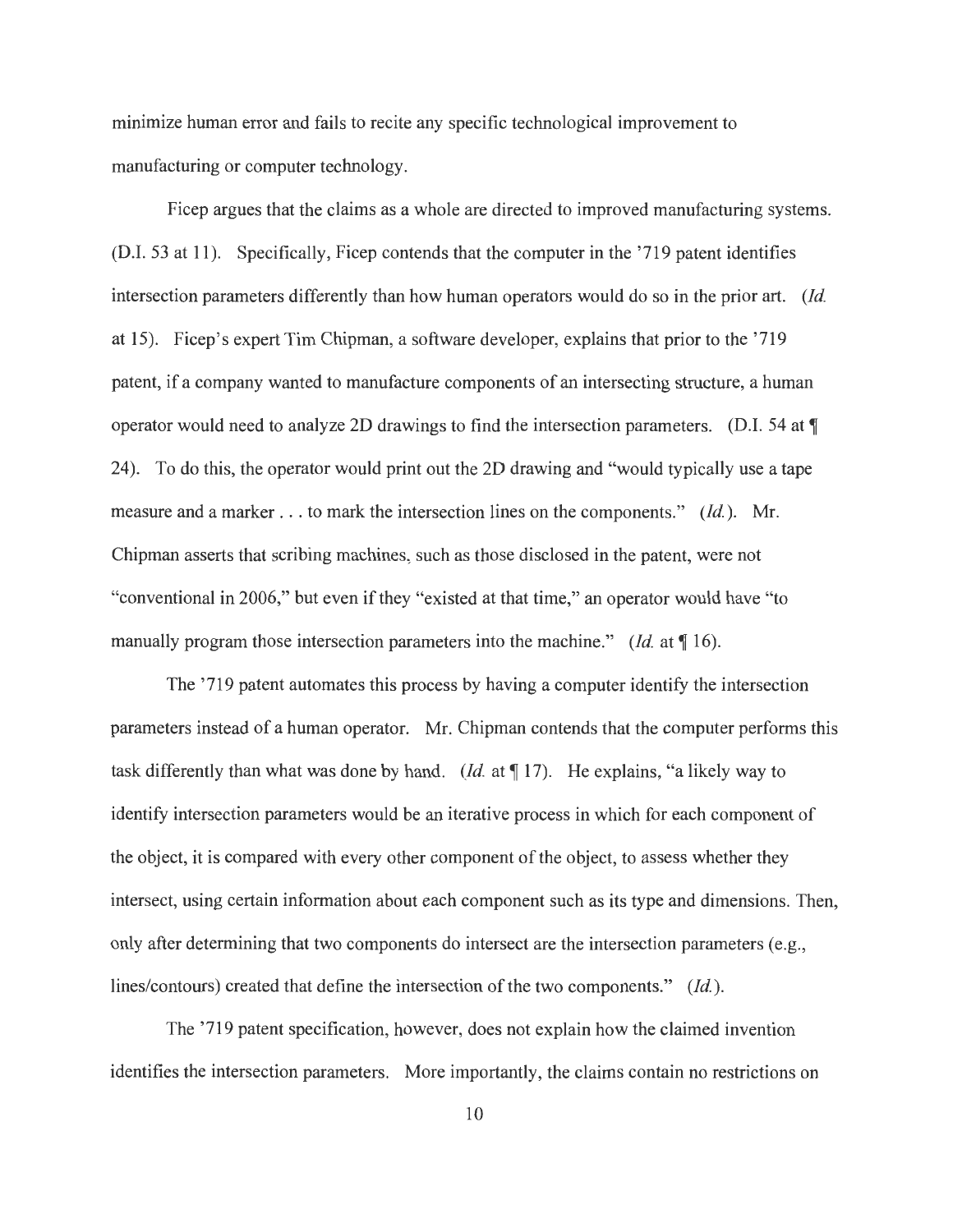how the processor identifies<sup>2</sup> the intersection parameters, or how the other computerized steps are performed. *(See, e.g., '719 patent, claim 7).* Instead, the claims essentially recite a "black" box" processor that replaces the human operator in an unspecified manner. *See, e. g. , Dropbox, Inc. v. Synchronoss Techs., Inc.,* 815 F. App'x 529,533 (Fed. Cir. 2020) (holding that a claim was abstract because the specification treated the claimed tangible "access checker" as a "black box" and "functional abstraction" that failed "to describe how to solve the problem" the patentee argued it addressed); *id.* at 536–37 (holding that a claim was "abstract because it recited essentially the same process as a person manually transferring data from one mobile device to another, with the person herself acting as the 'server'" and "fail[ed] to provide specific explanations or technical details describing how it improves the functionality of the generic components").

Ficep also argues that the '719 patent is patentable because it is directed to a real-world system that manufactures real-world objects. (D.I. 53 at 8–13; Tr. at 4:11–19). While claim 7 recites tangible components such as a "computing device," a "programmable logic controller,"

 $2$  Ficep argues that this Court must construe the term "identifying" before considering summary judgment under  $\S$  101. (D.I. 53 at 22-23). In the Joint Claim Construction Chart, Ficep proposes construing "identifying a plurality of intersection and manufacturing parameters" as "identifying, without human intervention, a plurality of intersection and manufacturing parameters." (D.I. 69-1, Ex. A at 1). Peddinghaus proposes construing this term as "locating two or more intersection [ and manufacturing parameters] in the design model." *(Id.).* Even if I were to adopt Ficep's proposed construction, the claim still fails to be directed to an improved manufacturing system because the claim still does not address how the invention identifies the intersection parameters. *(See, e.g., D.I. 30 at 16 (Report & Recommendation)* ("[C]laim construction might be needed before a final call can be made on this Section 101 issue. That is, the Section 101 calculus could turn on exactly what the claim's reference to 'identif[ying] a plurality of intersection parameters' requires, and, from there, on how that process differs (if at all) from how a human calculated those parameters manually in working with prior art systems and processes.")); *Content Extraction,* 776 F.3d at 1349 (finding that claims were patentineligible even when construed in the manner most favorable to Plaintiff).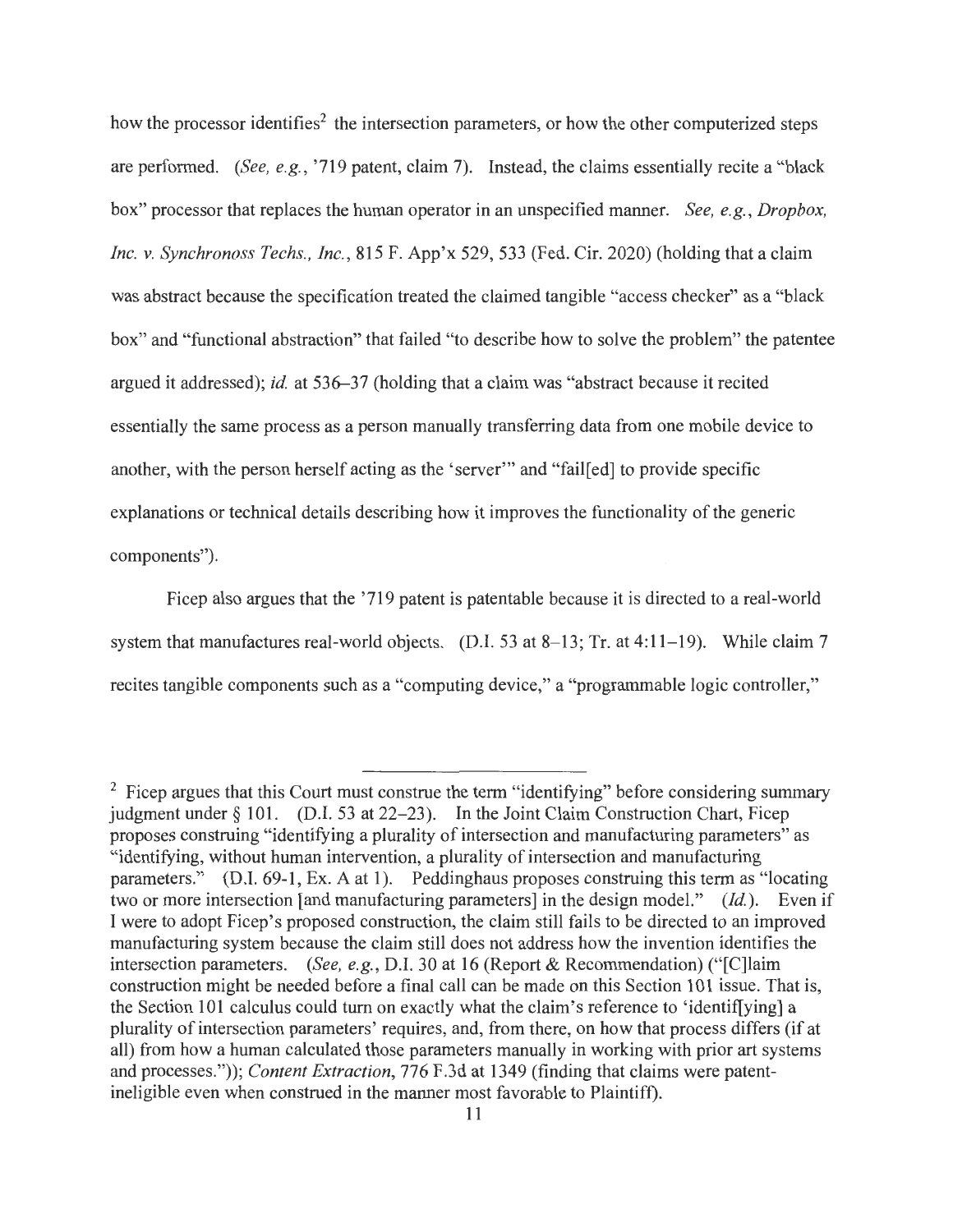and a "manufacturing machine," the specification makes clear that the recited physical components merely provide a generic environment in which to carry out the abstract idea. The specification and claims do not describe a new or specialized computing device, programmable logic controller, or manufacturing machine. The specification instead refers to these components in generic terms. *(See, e.g.,* '719 patent, 6:4-8 ("The manufacturing machine 235 is a machine, such as a machine which forms a part of an assembly line, which assembles, marks out and/or welds, builds or creates all or part of the object to be manufactured or a component of the object.")).

The improvements described in the specification appear to originate exclusively with the removal of human operators, achieved via the abstract idea. *(See, e.g., id., 1:55–58, 5:26–30)*. The claimed physical components are thus merely "conduit[s] for the abstract idea" and do not save the claims. *See, e.g., Yu v. Apple, Inc.,* 1 F.4th 1040, 1043-45, 1044 n.2 (Fed. Cir. 2021) (holding that claims directed to an "improved digital camera" were unpatentable because the claims recited "[o]nly conventional camera components" performing the abstract idea of taking two pictures and using one picture to enhance the other picture in some way); *In re TL! Commc'ns LLC Pat. Litig.*, 823 F.3d 607, 612 (Fed. Cir. 2016) (concluding that the claimed tangible components were merely "conduit[s] for the abstract idea" partly because "[t]he specification fail[ed] to provide any technical details for the tangible components, but instead predominately describe [d] the system and methods in purely functional terms").

Further, the claim limitation requiring the manufacture of components amounts to no more than conventional post-solution activity and thus does not change the  $\S$  101 analysis. *Diamond v. Diehr,* 450 U.S. 175, 191-92 (1981) ("[I]nsignificant post-solution activity will not transform an unpatentable principle into a patentable process."); *Am. Axle & Mfg., Inc. v. Neapco*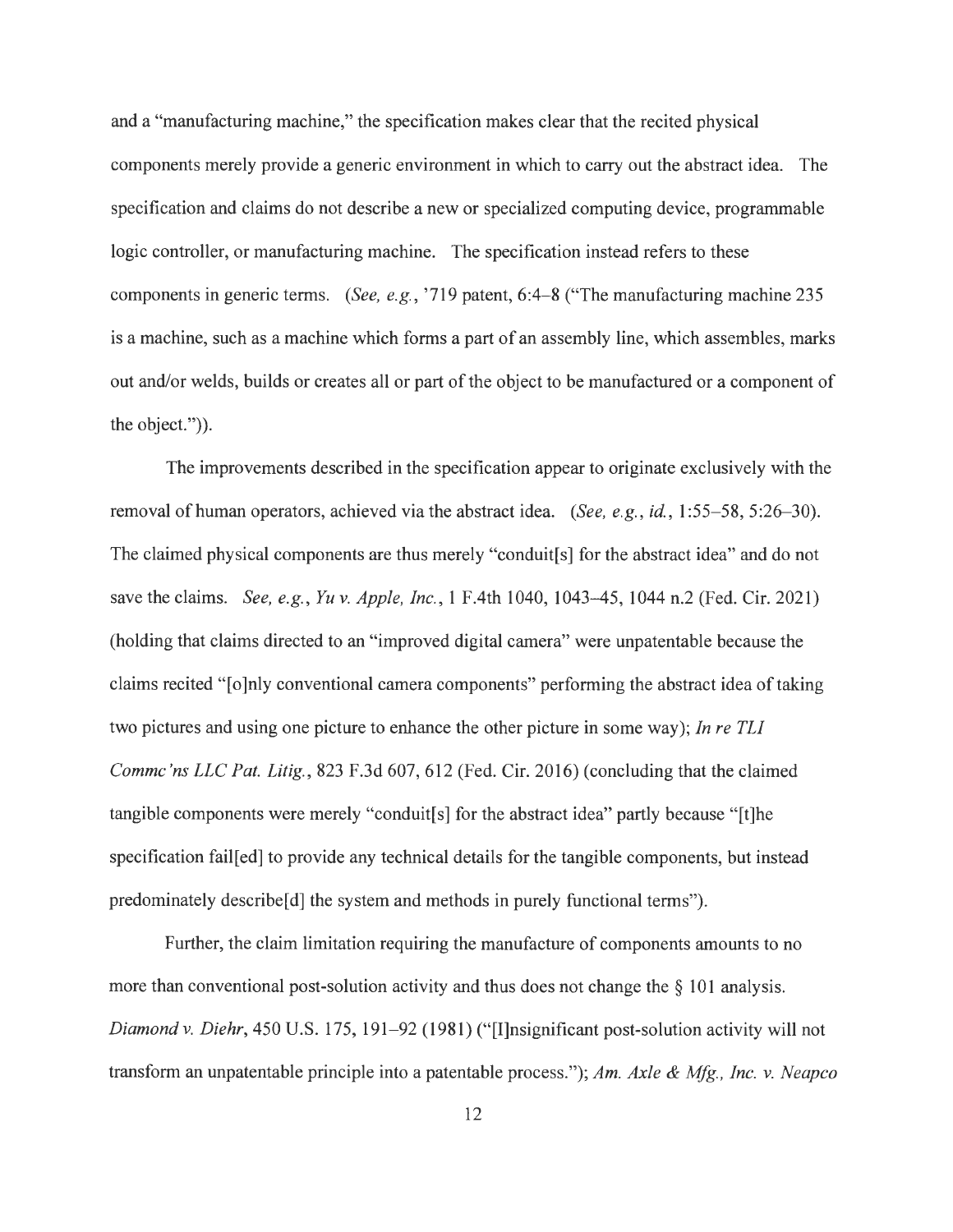*Holdings LLC,* 967 F.3d 1285, 1290 (Fed. Cir. 2020) (holding that a method of manufacturing claim was unpatentable ), *petition for cert. filed,* No. 20-891 (Dec. 28, 2020).

Given the claim language and the specification, I conclude that claim 7 is directed to the abstract idea of identifying, extracting, and transferring data from a design file for the purpose of manufacturing an object. Thus, I proceed to *Alice* Step Two.

#### **C.** *Alice* **Step Two**

Having decided that the claims are directed to an abstract idea, I must next "examine the limitations of the claims to determine whether the claims contain an 'inventive concept' to 'transform' the claimed abstract idea into patent-eligible subject matter." *Ultramercial, Inc. v. Hulu, LLC,* 772 F.3d 709, 715 (Fed. Cir. 2014) (quoting *Alice,* 573 U.S. at 221). "A claim that recites an abstract idea must include 'additional features' to ensure 'that the [claim] is more than a drafting effort designed to monopolize the [abstract idea]."' *Alice,* 573 U.S. at 221 (quoting *Mayo*, 566 U.S. at 77) (alterations in original). Those "additional features" must be more than "well-understood, routine, conventional activity." *Ultramercial,* 772 F.3d at 715 (quoting *Mayo*, 566 U.S. at 79–80). "Whether the claim elements or the claimed combination are wellunderstood, routine, conventional is a question of fact." *Aatrix*, 882 F.3d at 1128.

Neither " [a] simple instruction to apply an abstract idea on a computer," nor "claiming" the improved speed or efficiency inherent with applying the abstract idea on a computer" satisfies the requirement of an "inventive concept." *Intel/. Ventures I LLC* v. *Cap. One Bank (USA) ,* 792 F.3d 1363, 1367 (Fed. Cir. 2015). "To salvage an otherwise patent-ineligible process, a computer must be integral to the claimed invention, facilitating the process in a way that a person making calculations or computations could not." *Bancorp Servs., L.L.C. v. Sun Life Assurance Co. of Can. (U.S.),* 687 F.3d 1266, 1278 (Fed. Cir. 2012).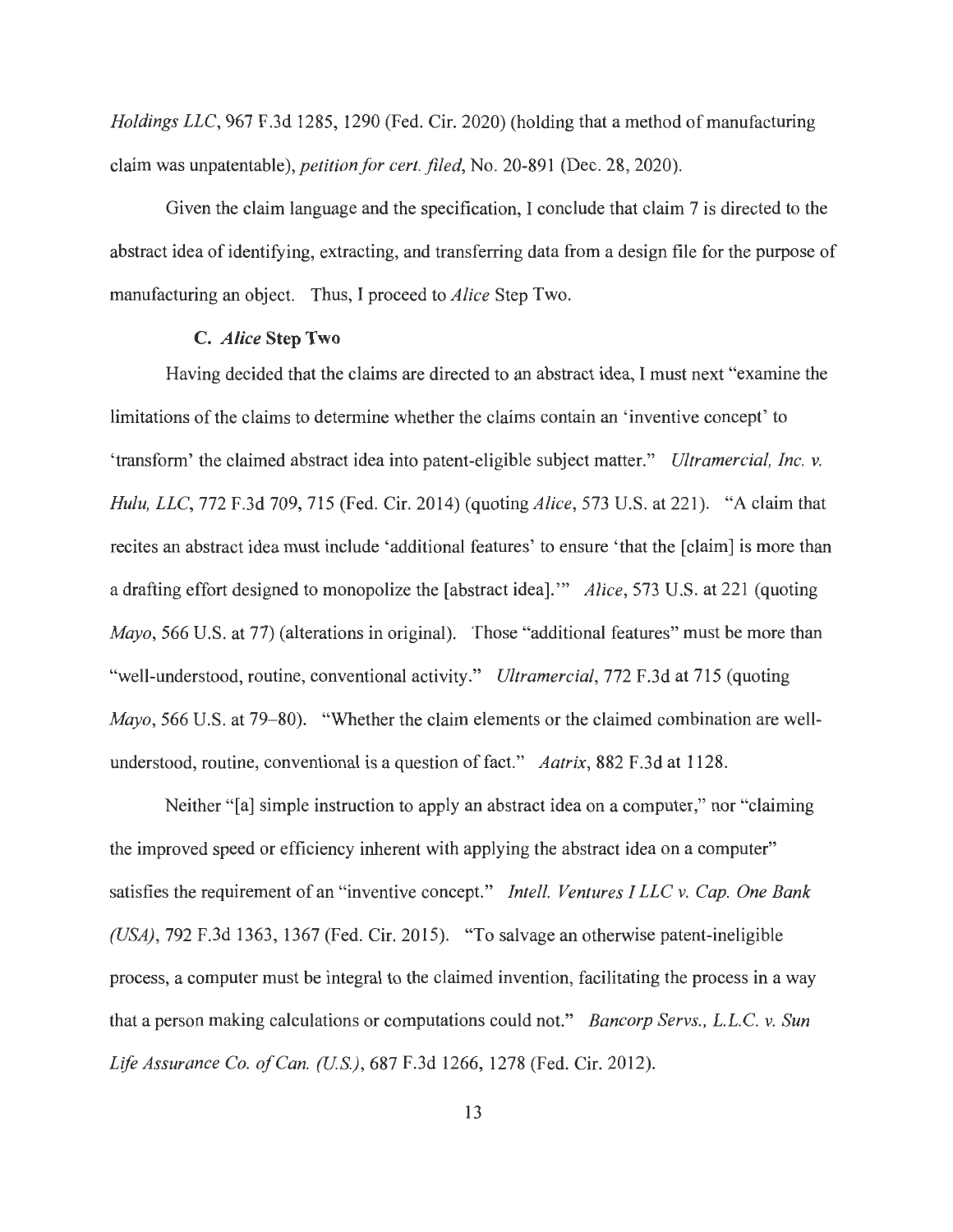Ficep and its expert argue that the claimed invention is inventive because it uses a computer to identify intersection parameters differently than how the human operator did so in the prior art, and in a way that could not be done by hand. (D.I. 54 at  $\P$  17, 24). I accept Mr. Chipman's declaration that a computer identifies the intersection parameters differently than how a human would do so. But this limitation is not in the claims. *Two-Way Media Ltd. v. Comcast Cable Commc 'ns, LLC,* 874 F.3d 1329, 1338 (Fed. Cir. 2017) ("To save a patent at step two, an inventive concept must be evident in the claims."). Thus, I find that Mr. Chipman's declaration does not create a genuine issue of material fact as to inventiveness. *See, e.g., Mortg. Grader, Inc. v. First Choice Loan Servs. Inc.,* 811 F.3d 1314, 1326 (Fed. Cir. 2016) (concluding that expert opinion about problems solved by the claimed invention did not create a genuine issue of material fact when "the claims do not actually contain" the purported inventive concept).

Ficep also argues that it was not conventional to manufacture a component based on its intersection with a different component. (D.I. 53 at 4–5; Tr. at 42:11–19). But Ficep's expert directly contradicts this attorney argument. He explains that it was common for human operators to identify the intersection parameters by hand and manually mark the intersections on the steel components.<sup>3</sup> (D.I. 54 at  $\P$  16). The only purported advance over the prior art is that now the machine, not the human, marks the steel beams with the intersections. *(See* '719 patent, 1 :55-58; D.I. 53 at 18, 20). The claims are not directed to any improved or specialized

<sup>&</sup>lt;sup>3</sup> Ficep has repeatedly stated that "marking" a component is one way to "manufacture" it based on intersection parameters. *(See* D.I. 53 at 3 ("The '719 patent explains that an example of such manufacturing of components based on intersection parameters includes using those automatically identified parameters to mark (e.g., scribe) lines onto the steel components that indicate where one steel component is supposed to connect to another steel component."); *id.* at 20 n.4 ("Layout marking by a machine is an example of the steps of 'manufactur[ing] the components based at least in part ... on the transmitted intersection ... parameters."'); *see also id.* at 4, 24).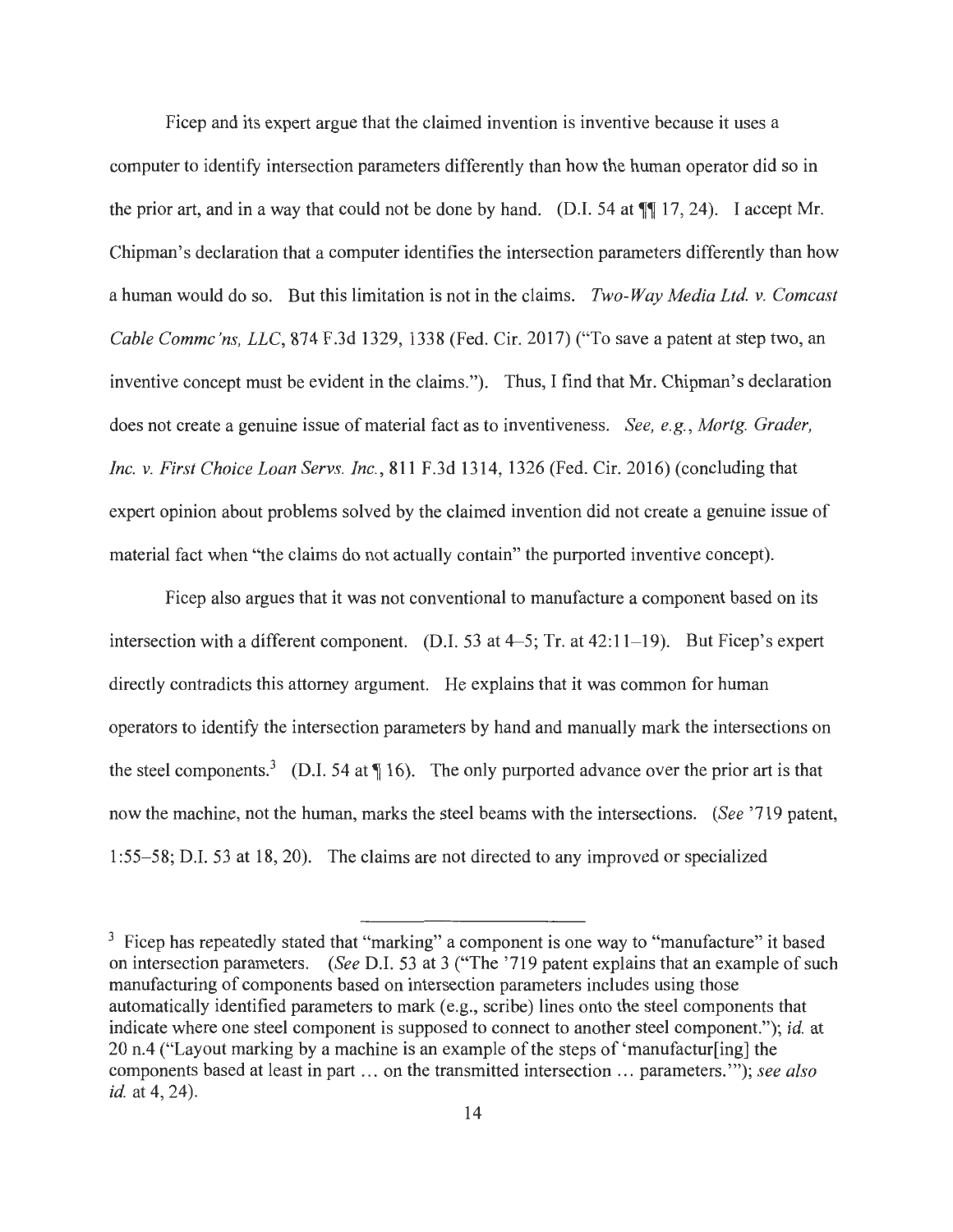"manufacturing machine," and fail to recite how the machine manufactures components based on intersection parameters. Instead, the claimed "manufacturing machine" is defined as a generic "machine which forms a part of an assembly line, which assembles, marks out and/or welds, builds or creates all or part of the object to be manufactured or a component of the object." ('719 patent, 6:5-8). Thus, the claimed machine is no more than a "black box" which replaces the human operator and automatically performs the marking. *See Dropbox,* 815 F. App'x at 533. Simply replacing the human operator with a conventional machine is not an inventive concept and is not sufficient to transform the claims into patent-eligible subject matter. *See Content Extraction,* 776 F.3d at 1348.

The '719 patent specification makes clear that the main advantage of the patent comes from automating the processes previously performed by human operators, resulting in more accuracy and efficiency. *(See, e.g., '719 patent, 1:37–58, 5:26–30)*. Merely automating a process, however, is not an inventive concept. *See, e.g., OIP Techs., Inc. v. Amazon.com, Inc.,*  788 F.3d 1359, 1363 (Fed. Cir. 2015) ("[R]elying on a computer to perform routine tasks more quickly or more accurately is insufficient to render a claim patent eligible.").<sup>4</sup>

 $4$  Ficep also argues that the '719 patent's "real-world ramifications"—e.g., immediate industry recognition, copying by others, commercial success, and licensing of the patent—support a finding of inventiveness. (D.I. 53 at 19-21). However, I do not think it is appropriate to consider secondary considerations of nonobviousness in determining patentability under § 101. *See WhitServe LLC v. Dropbox, Inc.,* 854 F. App'x 367,373 (Fed. Cir. 2021) (non-precedential) ("Objectifive] indicia of nonobviousness are relevant in a  $\S$  103 inquiry, but not in a  $\S$  101 inquiry."), *cert. denied,* 2022 WL 89391 (U.S. Jan. 10, 2022); *Two-Way Media Ltd v. Comcast Cable Commc 'ns, LLC,* 874 F.3d 1329, 1340 (Fed. Cir. 2017) ("Eligibility and novelty are separate inquiries."). Even if I were to consider this extrinsic evidence, I do not think it creates a genuine issue of material fact as to whether the claims recite an "inventive concept." For example, the article praising Ficep's "breakthrough" seems to focus on the increased efficiency and accuracy from the automation of scribing as the main benefit of the invention. *(See* D.I. 53, Ex. 1 ("The automation solution eliminates errors, hastens the process, and at the same time copes with the declining number of highly skilled fitters. It's no stretch to see how automated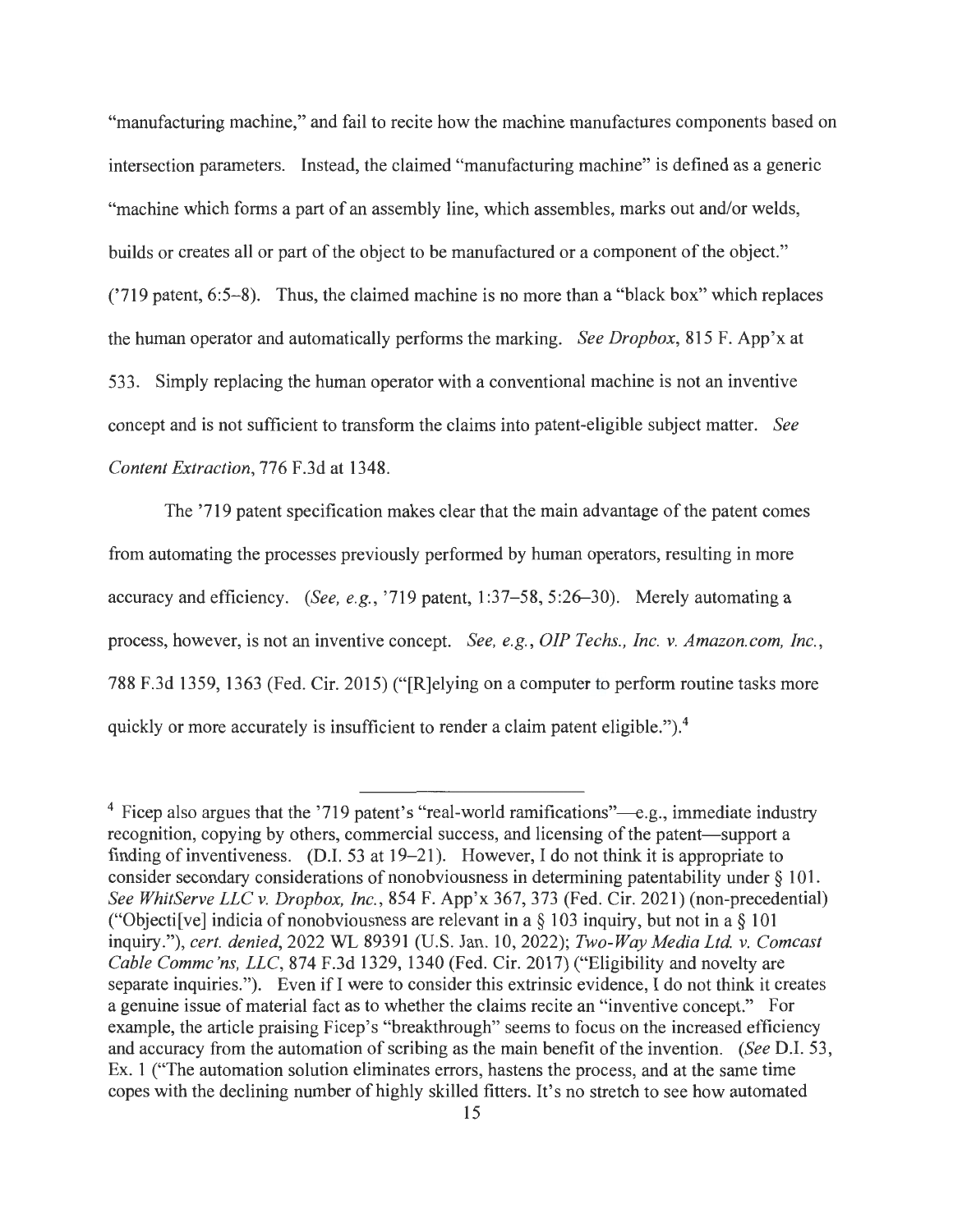The '719 patent's generic and "black box"-type claiming also raises serious concerns of preemption. The broad claims here would preclude many, if not all, uses of a computer to identify, extract, and transfer intersection information from design models for use in manufacturing a multi-component object.

Thus, I conclude that the '719 patent claims fail under *Alice* Step Two. Ficep's attempts to raise factual disputes about whether the claimed processes were "well-understood, routine, [and] conventional" (D.I. 53 at 17–21) do not obviate the fact that the claims lack a "specific, discrete implementation of the abstract idea." *Dropbox,* 815 F. App'x at 534 (quoting *BASCOM Glob. Internet Servs. v. AT&T Mobility LLC,* 827 F.3d 1341, 1350 (Fed. Cir. 2016)). The claims' high level of generality is not supplemented with any detail or additional features that exceed simply reciting the abstract idea. *Content Extraction,* 776 F.3d at 1347. I therefore conclude that the claims of the '719 patent are ineligible under§ 101.

## **IV. CONCLUSION**

An appropriate order will issue.

marking offers a significant upgrade over manual operations; even the best layout person is prone to make a measuring mistake or have his marking misinterpreted.")). But, again, simply automating a process, and thereby obtaining the significant benefits that come from automation, does not provide an inventive concept.